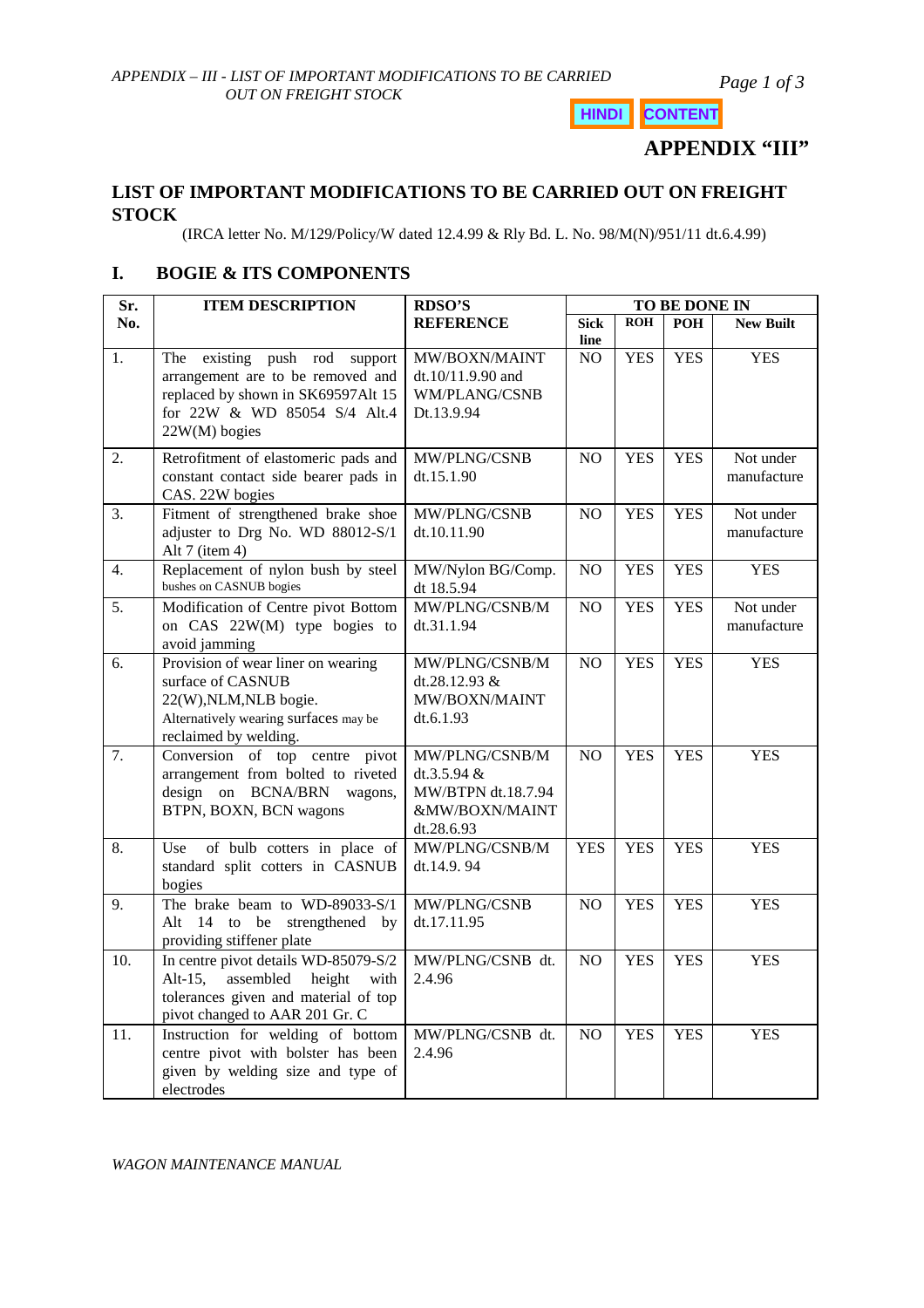### *APPENDIX – III - LIST OF IMPORTANT MODIFICATIONS TO BE CARRIED OUT ON FREIGHT STOCK*

*Page 2 of 3*

**HINDI CONTENT**

| Sr. | <b>ITEM DESCRIPTION</b>                                                               | RDSO'S           | <b>TO BE DONE IN</b> |            |            |                  |  |
|-----|---------------------------------------------------------------------------------------|------------------|----------------------|------------|------------|------------------|--|
| No. |                                                                                       | <b>REFERENCE</b> | <b>Sick</b><br>line  | <b>ROH</b> | <b>POH</b> | <b>New Built</b> |  |
| 12. | Use of modified Elastomeric pads to<br>Drg No. WD-95005-S/1 for casnub<br>type bogies |                  | NC                   | <b>YES</b> | <b>YES</b> | YES              |  |

### **II. WHEELS, AXLES , BEARINGS**

| . . | Adoption of worn wheel profile for   MW/CWSC/58 |                      | <b>VES</b> | <b>VFS</b> | <b>YFS</b> | YES |
|-----|-------------------------------------------------|----------------------|------------|------------|------------|-----|
|     | all BG wheels                                   | 18.3.92<br>$dt_{11}$ |            |            |            |     |

#### **III. WAGON SUPER STRUCTURE AND BRAKE RIGGING**

| 1.  | Modification<br>flange<br>blank<br>to<br>arrangement on BTPN                                                                             | MW/WT dt.23.12.93                                                     | NO             | N <sub>O</sub> | <b>YES</b> | <b>YES</b>               |
|-----|------------------------------------------------------------------------------------------------------------------------------------------|-----------------------------------------------------------------------|----------------|----------------|------------|--------------------------|
| 2.  | Modification to brake gear in BTPN<br>wagon to prevent breakage/bending<br>of pull rod.                                                  | MW/BTPN dt. 3.1.94                                                    | NO             | NO             | <b>YES</b> | <b>YES</b>               |
| 3.  | Strengthening of horizontal lever<br>support (large on BOXN/BCNA<br>wagons)                                                              | MW/BOXN/MAINT/d<br>t.24.1.94                                          | NO             | <b>YES</b>     | <b>YES</b> | <b>YES</b>               |
| 4.  | Provision of anti rotation lug on<br>empty tie rod coupling nut of<br><b>BOXN/BCN</b> wagons                                             | MW/BOXN/MAINT/d<br>t.15.1.94                                          | <b>YES</b>     | <b>YES</b>     | <b>YES</b> | <b>YES</b>               |
| 5.  | Provision of stiffener angle on axle<br>guard of BVZC wagon                                                                              | MW/CWSC/Secretaria<br>dt.<br>23.11.93<br>&<br>$^{\dagger}$<br>28.2.94 | NO             | NO             | <b>YES</b> | <b>YES</b>               |
| 6.  | Increase in the diameter of control<br>rod from 28 to 32 mm of IRSA-600<br>Slack Adjuster                                                | MW/SLA<br>dt<br>23/29.12.93 & 10.5.94                                 | NO             | <b>YES</b>     | <b>YES</b> | <b>YES</b>               |
| 7.  | Provision of side bracket with link on<br><b>BRH/BRN</b><br>wagons to facilitate<br>securing of steel plant consignment to<br>wagon body | MW/ACT/BG<br>dt.<br>27.5.94                                           | NO             | <b>YES</b>     | <b>YES</b> | <b>YES</b>               |
| 8.  | Modification to empty/load spindle<br>bracket                                                                                            | MW/BTPN dt. 1.11.94                                                   | N <sub>O</sub> | N <sub>O</sub> | <b>YES</b> | <b>YES</b>               |
| 9.  | Provision of extra roller type pull rod<br>supports as per drg. WD-90016-S/1<br>Alt 12                                                   |                                                                       | NO             | <b>YES</b>     | <b>YES</b> | Not under<br>manufacture |
| 10. | Modification of main pull rod<br>to<br>prevent hitting with train pipe<br>on<br><b>BTPN</b> wagons                                       | MW/BTPN<br>dt.<br>9/10.5.96                                           | NO             | <b>YES</b>     | <b>YES</b> | <b>YES</b>               |
| 11. | Underframe strengthening of<br>all<br>welded BRN wagons                                                                                  | MW/BRN dt 12.12.98                                                    | NO             | N <sub>O</sub> | <b>YES</b> | Not under<br>manufacture |
| 12. | Modification of existing door hold<br>stiffener of BOBRN                                                                                 | MW/DOM/BOBR dt.<br>14.6.90                                            | NO             | <b>YES</b>     | <b>YES</b> | <b>YES</b>               |
| 13. | Modification to securing of Dome<br>arrangement of BTPN wagons                                                                           | MW/BTPN dt.6.6.97                                                     | NO             | NO             | <b>YES</b> | <b>YES</b>               |

*WAGON MAINTENANCE MANUAL*